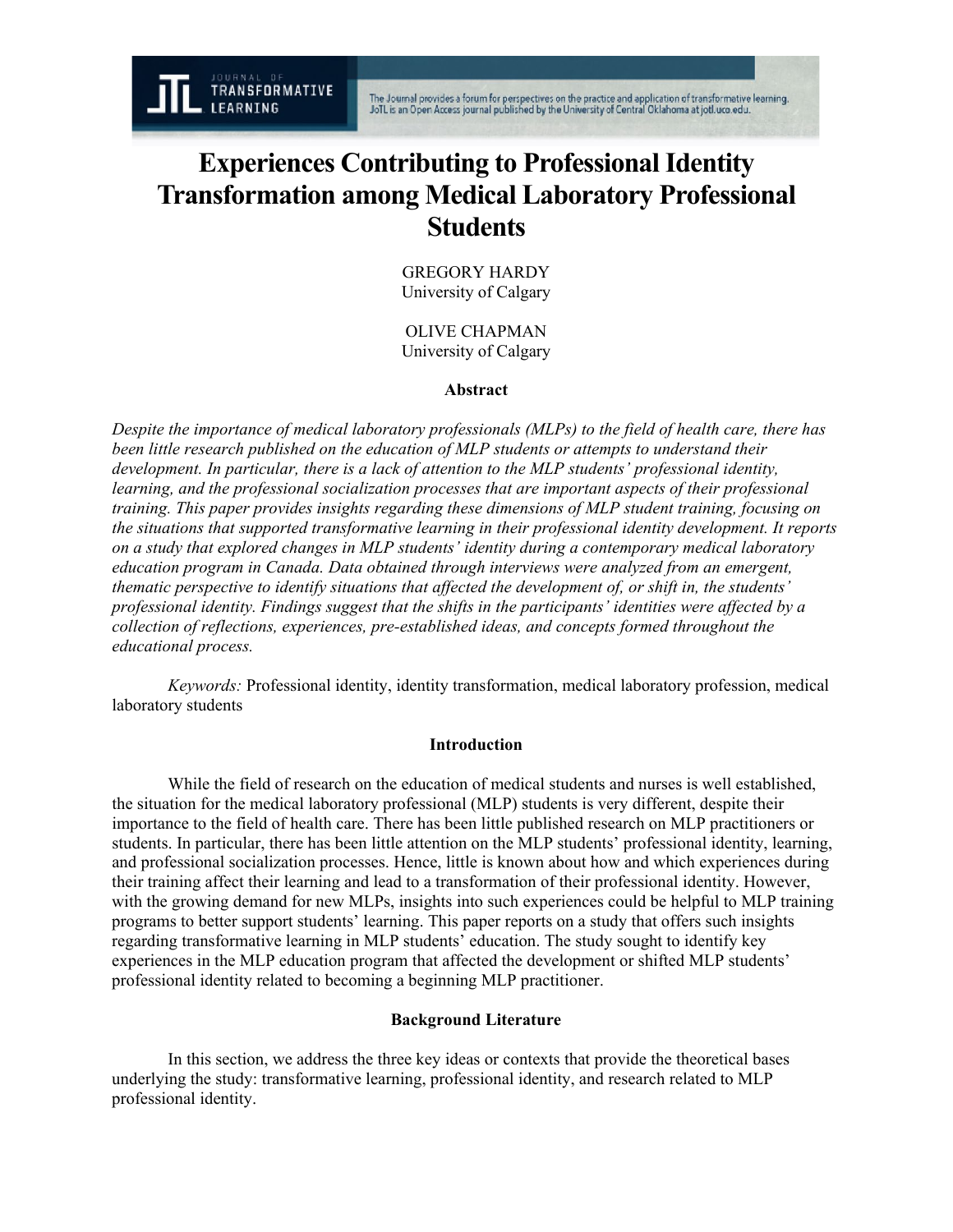## **Transformative Learning**

According to Mezirow (2003): "Transformative learning…transforms problematic frames of reference—sets of fixed assumptions and expectations (habits of mind, meaning perspectives, mindsets)—to make them more inclusive, discriminating, open, reflective, and emotionally able to change" (p. 58). Mezirow proposed that every individual has a view of the world based on a set of assumptions derived from the individual's upbringing, life experiences, culture, or education, and thus he developed an approach to learning primed by a shift in this worldview (Christie et al., 2015; Kitchenham, 2008; Mezirow, 1981, 1991, 1997, 2012). This shift in worldview falls in line with Mezirow's ideas relating to the human search for meaning, understanding, and coherence in the individual experience (Fleisher, 2006). Mezirow developed a linear model that procedurally laid out his view of transformative learning, including ten initial phases incorporating aspects of a disorienting dilemma, critical assessment, exploration of options, acquisition of knowledge, and the reintegration of perspective (Kitchenham, 2008; Mezirow, 2012). In addition, while experience may be considered the trigger for many forms of transformative learning, fundamental to Mezirow's perspective is the notion of reflective practice (Kitchenham, 2008; Mezirow, 1981, 2012; Taylor & Cranton, 2013). Critical reflection allows learners to reflect on those experiences that one cannot accommodate into their prior life structure (Merriam et al., 2007). Fundamentally, such reflection involves a critical evaluation of events that allows us to incorporate new concepts within our perceptions. Individuals navigate a series of personal negotiations with varying levels of difficulty as they work to acquire new aspects of their identity (Cruess et al., 2015).

Connected with the social constructivism and experiential learning that can occur within occupational contexts, transformative learning offers one way to consider the outcome as individuals respond to professional socialization processes through a series of personal negotiations and build their professional identity (Skorikov & Vondracek, 2011). Thus, in this study, which is connected to an occupational context, the MLP students' engagement in experiential learning and interactions with their mentors in their contemporary medical laboratory education program provided them with opportunities to change or broaden their identity as they transitioned from students to MLPs. Based on Mezirow's perspectives of transformative learning, this change could result from disorienting dilemmas, problematic assumptions and expectations, exploration of a situation/event, and acquisition of knowledge during the medical laboratory program. Such factors provide the theoretical basis for identifying transformative learning experiences that affected the MLP students' professional identity.

## **Professional Identity**

Within the broader literature of professional identity, there are different interpretations of professional identity (Beijaard et al., 2004; Gee, 2001; Gibson, 2013; Gur, 2014; Hitlin, 2003; Rogers & Scott, 2008). However, there are commonalities in these interpretations that provided the basis for our thinking about MLP students' professional identity.

Professional identity is a way of being or relating to how individuals see themselves in reference to a group of occupational or institutional peers (Hayden, 2015) or a sub-identity that emerges due to condensation of individual and social perceptions around themes that are related to a specific occupational environment (Gur, 2014). It is something that individuals shape through reflection, a complex and dynamic equilibrium between personal self-image and roles one feels obliged to play, and a percolated understanding and acceptance of a series of competing and sometimes contradictory values, behaviors, and attitudes ground in the life experiences of the individual (Beijaard et al., 2004; Samuel & Stephens, 2000; Volkmann & Anderson, 1998). Gecas and Burke (1995) noted that a central aspect of identity is its fixing of an individual's place in society or culture through relationships to others, while Slay and Smith (2012) extended this notion, indicating that membership in a profession influences self-definition and shows how others think about an individual. Illeris (2014) describes the concept of part-identities, including the professional/occupational identity, as one component of the individual's total identity,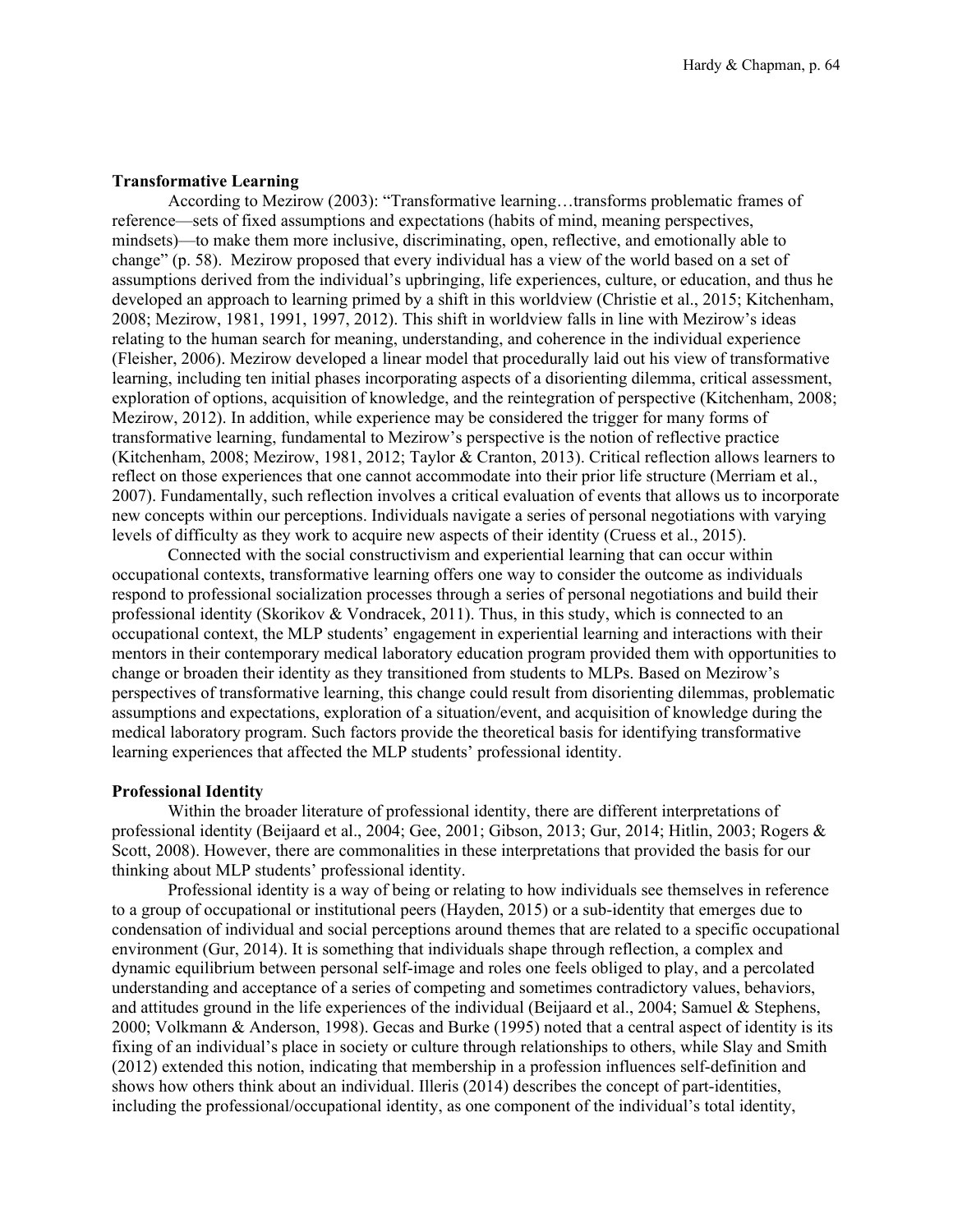which develops under specific conditions. Moreover, Illeris (2014) draws direct connections between identity and transformative learning, arguing that "learning which implies change in the identity of the learner" *is* the mark of transformative learning (p. 40).

A professional identity is also one that, while internalized by the individual, can be considered relative to a social group. It may be considered an identity within the multi-identity in which individuals construct an image of who they are as a professional (Slay & Smith, 2011). It is "an attitude of personal responsibility regarding one's role in the profession, a commitment to behave ethically and morally, and the development of feelings of pride for the profession" (Bruss & Kopala, 1993, p. 686) and an important cognitive mechanism that affects workers' attitudes and behaviours in work settings and beyond (Caza & Creary, 2016).

Professional identity can further be defined as attributes, beliefs, and values people use to define themselves within the specialized skill and education-based occupations (Benveniste, 1987; Ibarra, 1999; Schein, 1978). Ibarra (1999) further indicated that individuals adjust and adapt their professional identity during periods of career transition due to the professional discourse of which they are exposed, while Wenger (1998) noted that the professional socialization experiences through a community of practice are of specific importance in professional identity development.

In this study, MLP students' professional identity was considered to include the way they viewed themselves, the way they viewed others, the way they viewed their medical laboratory work and their program; and fundamentally explored how the reframing of perspectives, values, and thoughts occurred based on their experience during their clinical practicum.

## **Studies Related to MLP Students' Professional Identity**

A few studies that addressed the learning and development of MLP students indirectly offer some insights regarding their professional identity. For example, Latshaw and Honeycutt (2010) investigated MLP students' perceptions regarding professionalism at various stages throughout their educational program. Findings based on the students' reflective reports throughout their educational program indicated that their professional perceptions expanded following service-learning participation. These perceptions included that MLPs should take personal responsibility to collaborate with other health care professionals, educate the community, and exhibit pride in the medical laboratory profession. With a different focus, Isabel (2016) examined the learning perspectives of MLP students completing their clinical education. The eight participants were interviewed before and after their exposure to the clinical community of practice and were observed during their clinical field experience. Findings indicated that the clinical preceptor (mentor) was a central factor of MLS student learning. Successful learning during clinical practicum depended on the student's ability to be organized, be focused, and maintain a positive attitude throughout the program.

Concerning education and training programs, Nasr and Jackson-Harris (2016) investigated the factors that influenced student success rates in clinical laboratory science programs. They found that 57% of respondents indicated that the greatest strength of their program was the quality of the internship that they were required to complete, suggesting that the clinical practicum was a central aspect of the successful completion of their program. In addition, McClure (2009) and Beck and Doig (2007) indicated that many students entering the clinical laboratory science profession did not see the profession as their final career choice but as a stepping stone to other health care fields, suggesting a poorly developed professional identity.

These studies touched on some aspects of identity involving MLT students' professional perception, learning perspective, view of their program's strength, and attitude to the profession. In comparison, this study explicitly addressed professional identity with more depth from the participants' perspectives of their experiences, learning, and change during clinical practicum. This broad focus on the MLTs' perspectives also allowed for an examination of transformative learning, which has not been investigated in other studies. Thus, this study offers a unique understanding of the relationship between the MLTs' clinical program and their transition from students to beginning MLPs.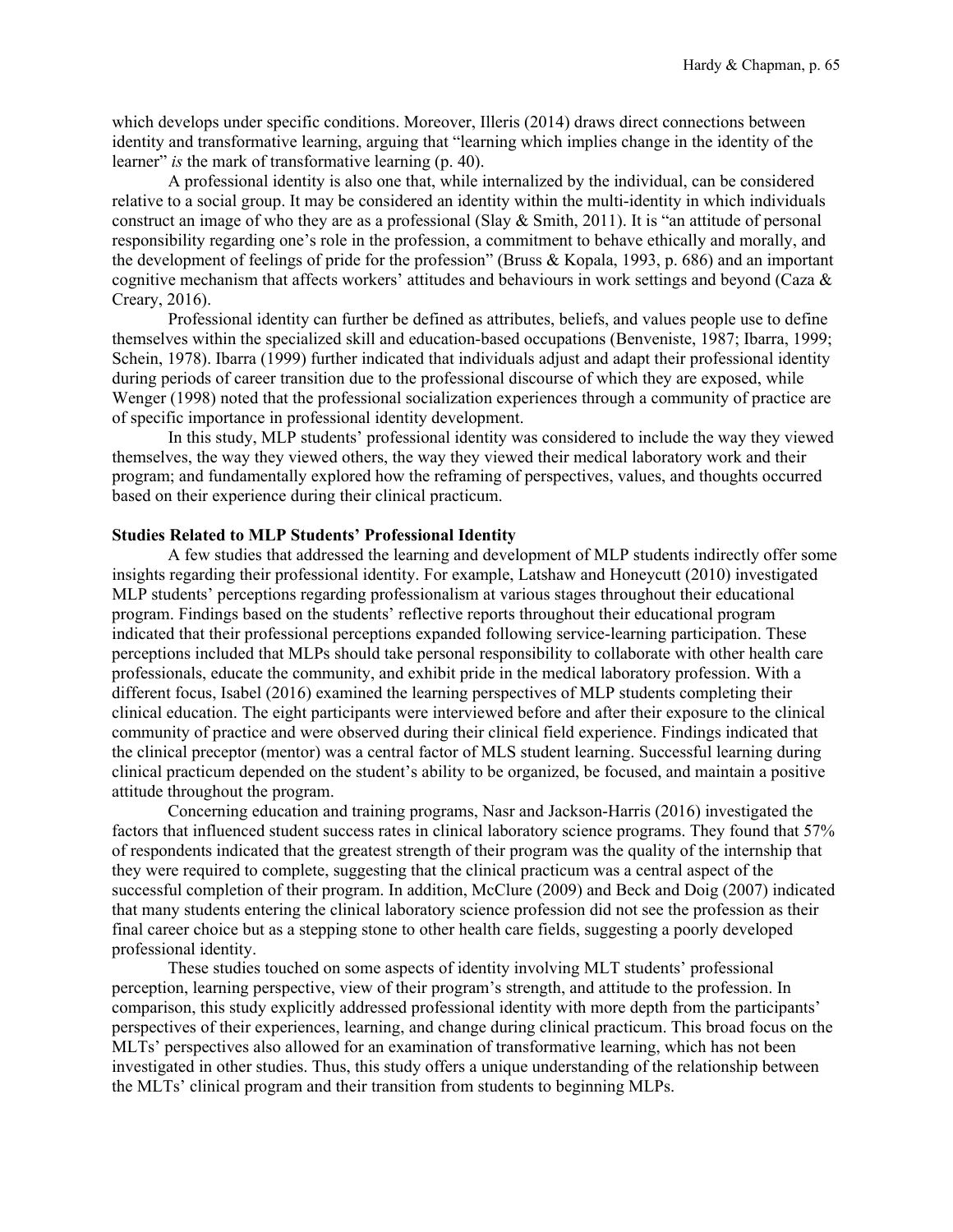## **Research Methods**

An exploratory single case study (Yin, 2009) was used to allow for qualitative depth in investigating the collective changes in the MLP students' professional identity at the end of their clinical practicum and education program. It is exploratory because the intention is to gain initial insights of their identity development as an under-researched area in the field of MLP education.

# **Participants' MLP Education Program**

MLPs perform applied diagnostic tests on human specimens spanning numerous fields to assist in the diagnosis and treatment of disease. The MLP training programs in Canada are guided by the expected competencies of entry-level practitioners, consisting mainly of technical aspects of the profession, to ensure the basic understanding of the practice can be demonstrated (Canadian Society for Medical Laboratory Science (CSMLS), 2015). Specific to this study, the participants were in a medical laboratory technology program (a specialization within the MLP field), a three-year (10 semesters) diploma program consisting of classroom training, simulated clinical laboratory training, and applied clinical practicum training. This study focused on the program's final year, where students are exposed to simulated clinical laboratory environments for 15 weeks, followed by a final workplace-based semester consisting of a 15 week clinical practicum. This practicum consisted of five consecutive three-week rotations with preceptor (mentor) medical laboratory technologists at a clinical site(s) in various laboratory practice areas. The practicum constituted the first robust exposure to the clinical laboratory environment and a point in which students were assessed by preceptors and future peers in the field. This study focused on the students' identity influenced by this workplace-based practicum.

## **Participants**

The participants were recruited from a cohort of MLP students in their final year of study at a polytechnic college in Canada. They were in their third year of an accredited medical laboratory technology program, of which completion and subsequent certification allow for entry to practice as a medical laboratory technologist (MLT) in all Canadian jurisdictions. Eight of the students who consented and were available to be interviewed in a timely manner became the participants. They were broadly representative of the demographic profile of students of the laboratory profession in Canada.

## **Data Collection**

The main sources of data to determine transformative learning and identity development were semi-structured interviews prior to and at the end of the clinical practicum. While initial interviews allowed for the establishment of a baseline picture of the participants, including elements linked with personal and biographical factors that attracted them to the field, developing professional relationships that had occurred throughout their didactic training, and their level of engagement with professional rhetoric and norms of the profession, the post-practicum interviews are central to this analysis.

These interviews required the participants to draw on their experiences with the clinical practicum to share their perspective of aspects of their identity associated with the medical laboratory field and how they had shifted from their pre-practicum state. The interviews addressed their perspective of, for example, their experience with their clinical practicum; the field of MLP; "good" or "bad" characteristics/behaviour of MLPs they observed; changes to how they viewed themselves; how they viewed themselves as health professionals; positioning regarding the relationship between MLP, teamwork, and health care teams; their feelings about the medical laboratory profession overall and being an MLP; experiences that made them think differently about their role and future as an MLP; and experiences on their practicum that they felt had a lasting impression on them. The interviews included open questions that required participants to share stories of their experiences on the clinical practicum that conveyed aspects of their identity and those experiences that they felt most significantly affected them,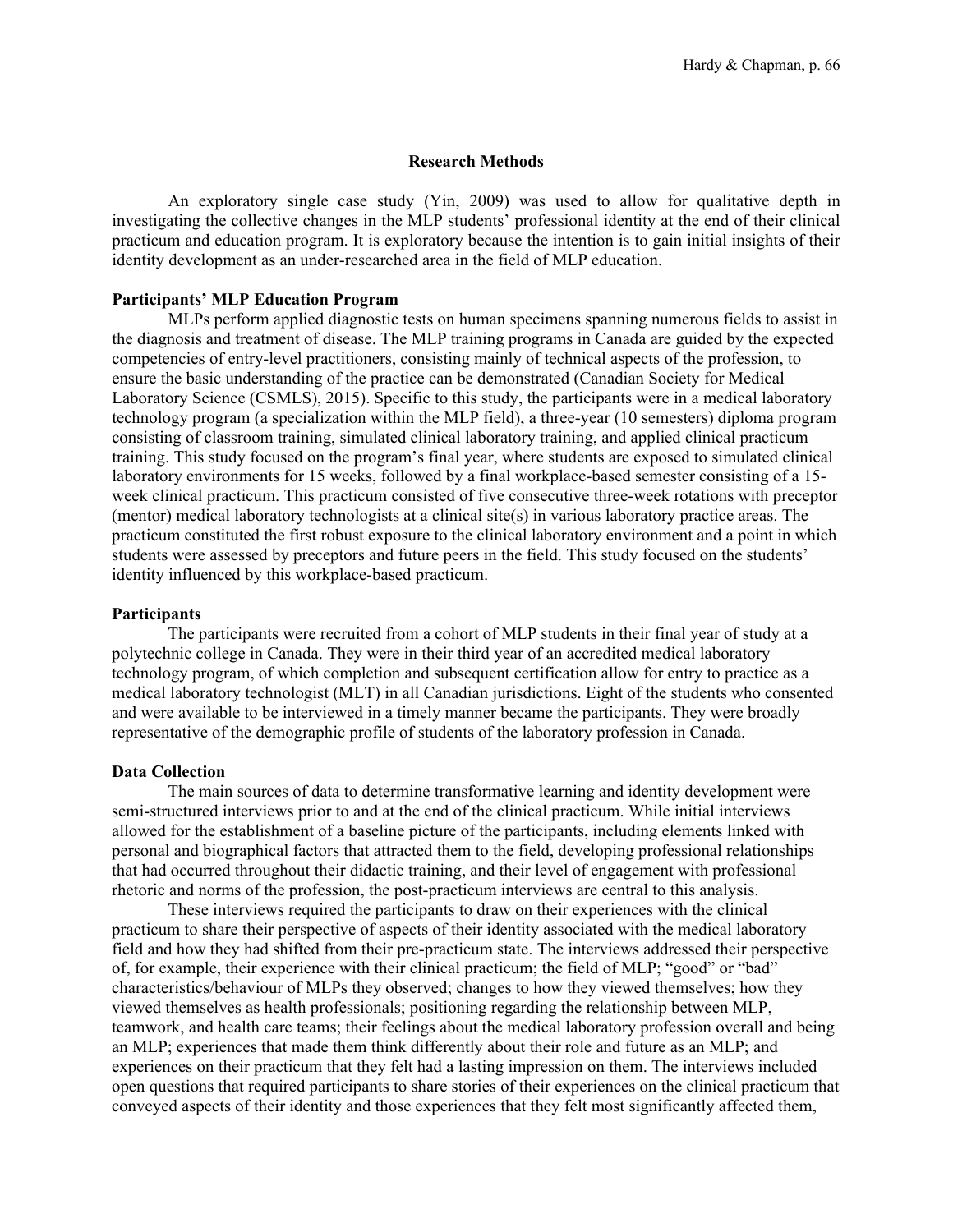for example, stories about best and worst experiences, what made them memorable, and how they made them feel about the medical laboratory profession. The 16 interviews occurred immediately before and following the completion of the full 15-week clinical semester and averaged approximately 50 minutes. Each interview was recorded and transcribed, and field notes were made, focusing mainly on expressions and emotions. Interview questions were semi-structured and open ended and allowed participants to explore the guiding questions freely.

## **Data Analysis**

Data analysis followed an approach, wherein coding of the interview transcripts consisted of the digitization of files, a close reading of the textual data, and creation and reduction of textual segments into primary themes (Creswell, 2012), followed by a comparison of the emerging themes as series in time. The analysis was guided by the theoretical perspectives of transformative learning and professional identity described above. Each interview transcript was scrutinized and coded to identify statements by the participants that suggested characteristics of their identity (e.g., statements of beliefs, views, what value, judgment, feelings) and situations affecting development or transformation in identity (e.g., disorienting dilemmas, problematic assumptions and expectations, exploration of a situation/event, and knowledge acquired during the medical laboratory program). Similar statements and situations were grouped for each participant. The groups were then compared across the participants to establish common groupings, which became the themes and labelled to reflect different aspects of their professional identity and transformation. The themes were identified by the first author/researcher and reviewed by the second author to independently check their relationship to the data. Any discrepancies were discussed, clarified, and revised. While this did not change the themes, it resulted in removing or reclassifying some statements. The four themes that represent the experiences that supported transformative learning formed the findings being reported here.

## **Findings**

Each participant was exposed to similar practice areas at various clinical laboratory sites during the clinical phase of training. For example, each participant was required to complete a 3-week rotation in microbiology and perform key competencies defined by the education program. While the experiences that participants had were varied and diverse, significant commonalities in experiences also existed that relate to clinical practice. Following analysis of the data, four broad themes emerged as those situations within the clinical practice that most significantly led to transformative learning as defined by a modification of the meaning perspectives that students had constructed: experiences involving patients, experiences with autopsy, experiences involving mistakes; and experiences related to workplace culture.

# **Experiences Involving Patients**

All but one of the participants described detailed direct or indirect patient experiences that appeared to affect them through an emotional or caring response. These responses were deeply meaningful but fundamentally ranged from concern to sadness to disbelief in the reality of health care. Notably, that health care professions can include interaction with the critically ill. One of the stories shared was that of Blake, who, during a routine blood collection procedure at a patient's bedside, described an experience with a young man who was gravely ill. As Blake described,

I had never seen someone so sick in my life. He was this young man—I am the same age as this guy, and it could just as well have been me in the bed there. He could not move, he could not lift his arm out, his mom was sitting there looking at him, and I was... [Long pause]. There was that moment of apprehension where I did not know if I wanted to touch him. I have never seen someone in such a sorry state.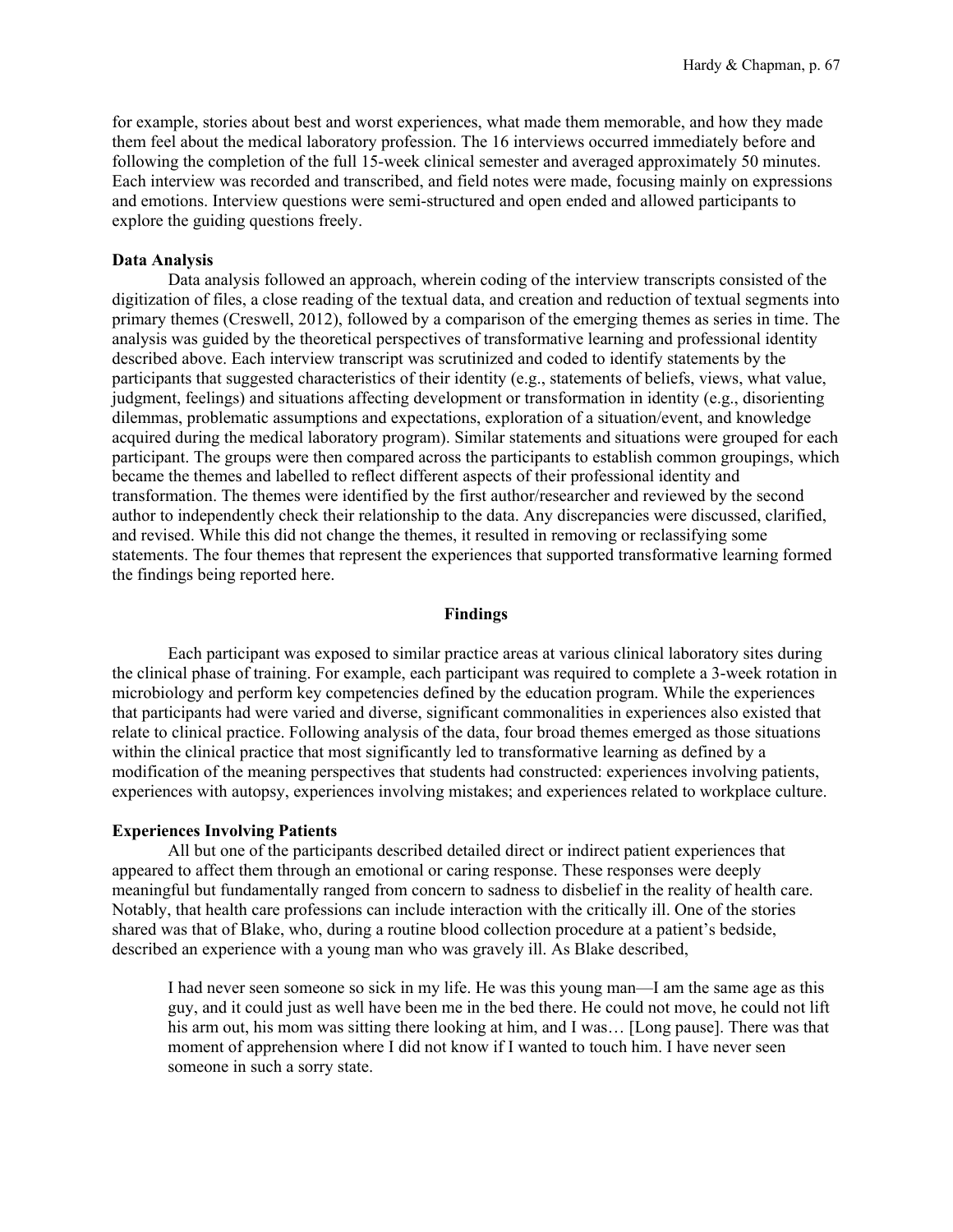This experience appeared to be a powerful one for Blake, evoking a visible reaction during the recollection of the event. Blake demonstrated a sombre tone and thoughtfulness during the description. Other participants shared similar stories of how their patient encounters affected them. For example, Blaine's experience with a patient focused on being "on-call" with a supervising technologist. Laboratory environments often employ call shifts, much like other fields wherein technologists are off-site and called in when needed. On-call MLPs often find themselves in clinical areas like the emergency room, intensive care unit, or other patient areas. As follows, Blaine described in detail this first on-call experience and how this experience seemed to impact the view of the role,

I was on call one night with one of the techs, and it was crazy that night. This person, we went to emerge, and the person was pale as a ghost, and she could not really talk to us, but she was moaning, and she was so upset, but she could not show any emotion. She was cold and clammy. I was just like, man, you are so sick, and [while searching for a vein] I could not feel anything. Her blood pressure was almost non-existent, and I could not feel a vein to save a life. Anyway, I got the tech to [collect blood], and she got it or whatever. I was just like, man, this person is so sick, and it really hit me.

This experience occurred near the end of Blaine's practicum, and by Blaine's description, it was a moving event evoking a sense of difference in perception and feelings of responsibility. In many ways, this level of caring was somewhat counterintuitive in that MLPs are taught to consider the patient in an overtly scientific manner with a focus on analytic variables. However, Blaine's view of patients had become very humanized. As the following excerpt illustrates, these feelings were not unique to Blaine as Kelly experienced worry about a patient who had just undergone a bone marrow aspiration. In this instance, the patient was unaware of Kelly's involvement, and the circumstance resembles looking at a person through a one-way mirror:

Seeing him [a patient] obviously in pain, no doubt [during the bone marrow aspiration], and then going to lunch and seeing him sitting down in the hospital [cafeteria], I was just kind of like, I do not want to say "worried about him," but, whenever I saw a sample come down from hematology, I knew his name. He always has units in the blood bank. Just things like that, to see a face with it, that is what makes things different.

These patient experiences extended beyond those accompanied by actual patient contact. For example, Blake, Casey, and Jess noted patient test results as particularly significant, despite having no direct contact with the patient. In one instance, Blake shared a story relating to a likely terminal diagnosis from a peripheral blood smear stating,

It just totally caught me off guard. I did not understand that what I was looking at was the end of someone's life; that this was the science, there was nothing that you can do, this person is old enough now that any course of action was not going to—like, it might have given him like a couple of months just to get their affairs in order—but it was not going to save their life.

Others believed that the communication of critical results to the appropriate care provider was highly significant. For context, within the field of laboratory medicine, a critical or panic value is typically a test result with the potential for immediate impact on patient care and is communicated to the primary care team immediately. Several examples of this were shared as follows:

We were always getting something. You see a chloride that was off the charts, or you see a blood gas result that had a critical, maybe like a critical  $CO<sub>2</sub>$  or maybe a bicarb was low, and then they were looking at me well, you have to phone them. It is a critical result; make sure you get that across to them. (Blake)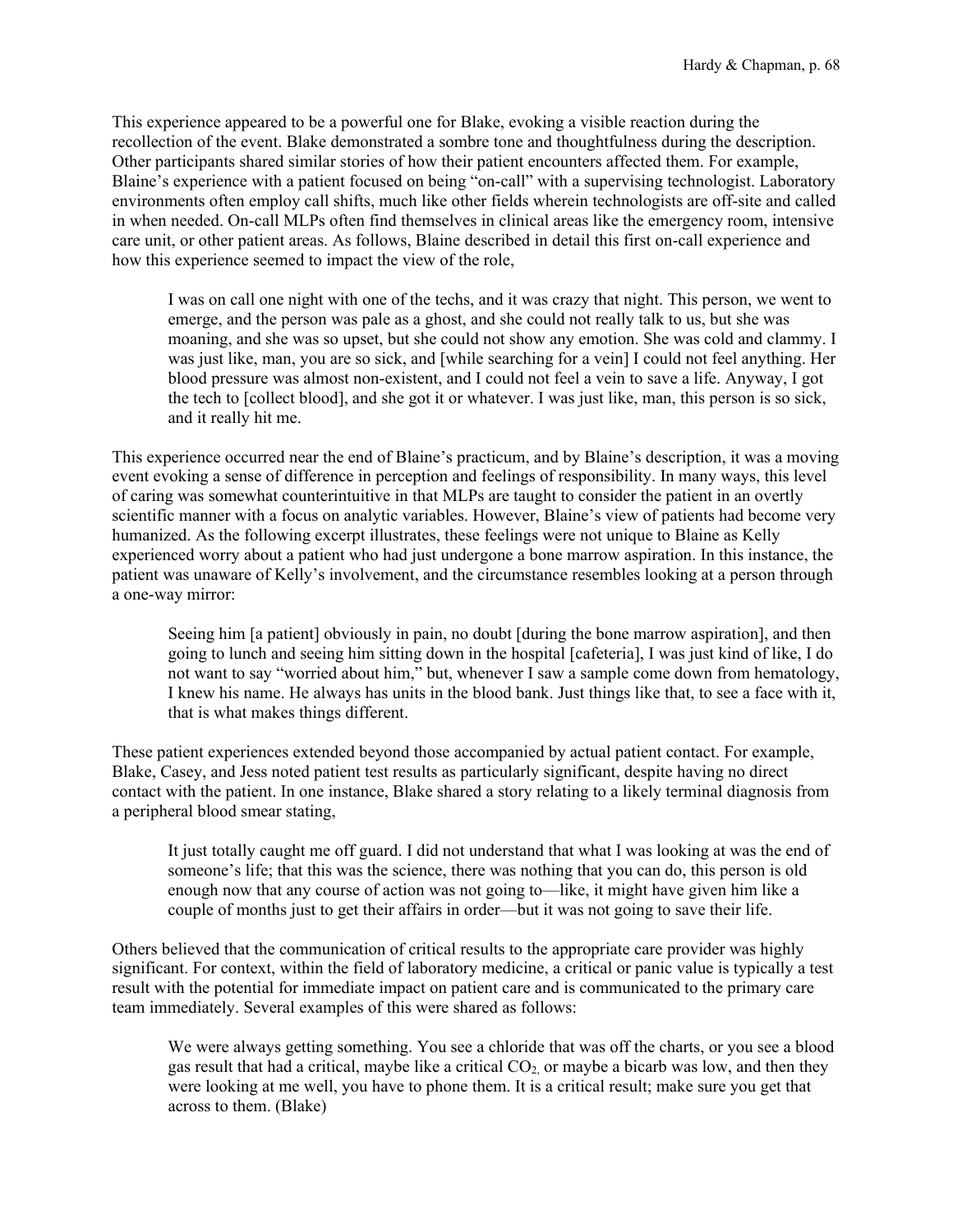When QC came in, we ran the specimen, and it was still within the hour for the STAT specimen, but then when we called the critical, the patient had already died. You realize how important your results are; it was a critical potassium result. (Jess)

After you call a result or see someone who had a [high] critical result and then they are gone way down [in subsequent testing]. You are like, oh, that is good, and you were part of helping them because you got and called the results. (Hunter)

It appeared that a significant moment within the practicum was the realization that, at times, they are responsible for what can be life or death decisions and/or actions. They were no longer students, and their actions had the potential for grave consequences.

## **Experiences with Autopsy**

While not all participants had an opportunity to participate in an autopsy, those that did, emphasized that the experience was especially significant. When asked what they felt was the most memorable experience, all five participants who participated indicated the autopsy stood out. Participants fixated on the abstract aspects of death and the nuances of working with cadavers. As the following comments illustrate, the participants' responses to autopsy were diverse, and in some cases, the participants were unsure about how they felt when confronted with the juxtaposition of caring and detachment:

I was mind blown. I was just like, I just seen someone's entire body, inside and outside. I guess it makes you think about the repercussions of not staying in good health. (Jess)

Surprisingly, we had the autopsy just before lunch and, I had no problem [eating] (laughter), and I did not know if I would. I was weirdly able to detach what was in the room, what was going on, and then when I left, you know, being able to just put it behind me kind of thing. (Kelly)

While participants had mixed emotions regarding autopsy, they unanimously considered it a significantly positive learning experience. It appears the autopsy left them with a different sense of appreciation for the work and those performing the autopsy.

## **Experiences Involving Mistakes**

Along with the emotional experiences involving patients and bodies, most participants indicated a heightened sense of concern around the impact of errors within the laboratory. Several participants described an error of which they were at least partially at fault or witnessed. Jamie shared a lengthy story about a critical error that resulted in patient harm during the clinical practicum. While Jamie was not responsible for the error, it involved the release of an inaccurate result by another MLT whom Jamie was working with and in which the patient received incorrect treatment following the error. Jamie focused on the emotional turmoil that the MLT that made the error demonstrated, stating,

The patient lived, and they were fine, but I do not know; I think that was just scary. That stuck with me because I would be the same way if [I made the mistake]. I feel like that would just hit me hard, especially if anything were to happen to the patient. (Jamie)

Participants detailed several instances of mistakes, with responses tending to move between those tied to their sense of fault, the evoked emotions, and how their errors were visible by others. Blaine and Jamie, for example, each described an error that had minimal impact in which the quality control for the tests they were performing was incorrectly performed. Despite their minimal impact, they were each significantly affected by the mistake: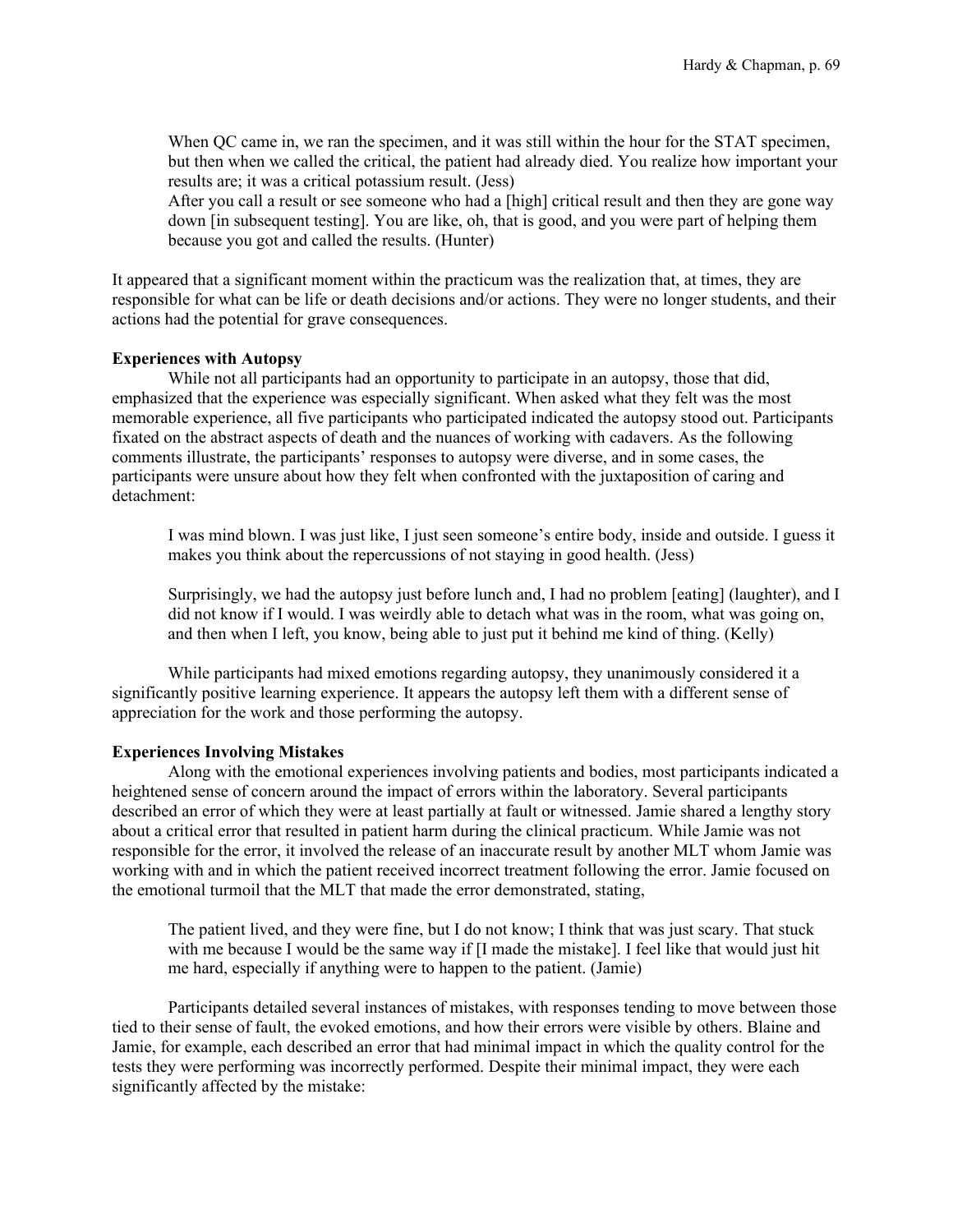I did not click the specific QC because I forgot we had to. It reran the whole QC, and everything was almost [out of acceptable range]; the whole screen was pretty much red which means we could not report any of the patients' results regardless of what our QC was that morning. So, I was like, oh my god! There were four stats up there, and I just screwed all this up! (Blaine) So [QC] ran, and it was coming up errors, so I saw the error, and I put it back on, and I did not tell anyone that I put it back on, which was so stupid. One of the techs who just graduated from here works there, and she was just like, did you put that on? That was flashing, and you did not tell anyone! I said, I just thought you were running the second one for the patient control. Then she just completely [she was very upset] (Jamie)

Other participants tended to focus on the idea of ownership and the potential permanence of mistakes made. As the following comments demonstrate, this realization appeared to be an important one for them:

[If I made a mistake] I would say I am the least experienced, the least experienced person here; I believe I am the one who made that mistake. (Blake)

I found it was a lot more if you screwed up, there is no fixing it. Especially when it came to precious specimens, you know there was no going back if you ran out of the specimen. There was no fixing that. (Daryl)

# **Experiences Related to Workplace Culture**

In addition to the experiences relating to results, patients, and their own internalized feelings surrounding these experiences, participants appeared cautious regarding workplace conflict and were apprehensive when it occurred. Five participants described circumstances in which they observed conflict or tension in the workplace and indicated a particular aversion to what we have categorized as "office politics." Moreover, the participants often perceived those who engaged in these behaviours (office politics) as those they deemed less than ideal in their working ability. Unlike the more emotional aspects of the previous experiences, much of this focus on workplace culture seemed to inform the participants' understanding of the ideal characteristics of the MLPs. Blaine, for example, described surprise upon realizing that there may be discontent in the workplace, stating:

One day, there was a big argument, and I did not even know what to do, and I just kind of sat there. And it was against the core lab and histology, and I did not realize there was [tension] between those.

It appeared that the participants had a general discomfort with conflict. It is possible that this discomfort was associated with their relative inexperience with the clinical realm, or it may have indicated a more significant discomfort with others. As the following comments illustrate, the participants were significantly surprised and affected by such conflict:

You hear about something that happened a few weeks ago, and there was like a big outburst, and you are like, what the hell man? Generally, it was not directed at me, just interoffice politics garbage, attacking behind people's backs. (Casey)

[I dislike] people who get so caught up in the politics of what is happening in their surroundings that it now lacks patient care. People were caring more about what if something were to happen or what will happen because they are not getting along with so-and-so. And instead of trying to confront things one on one or trying to resolve issues, they let it boil up, and finally, that just consumes them, and I see that a lot. (Daryl)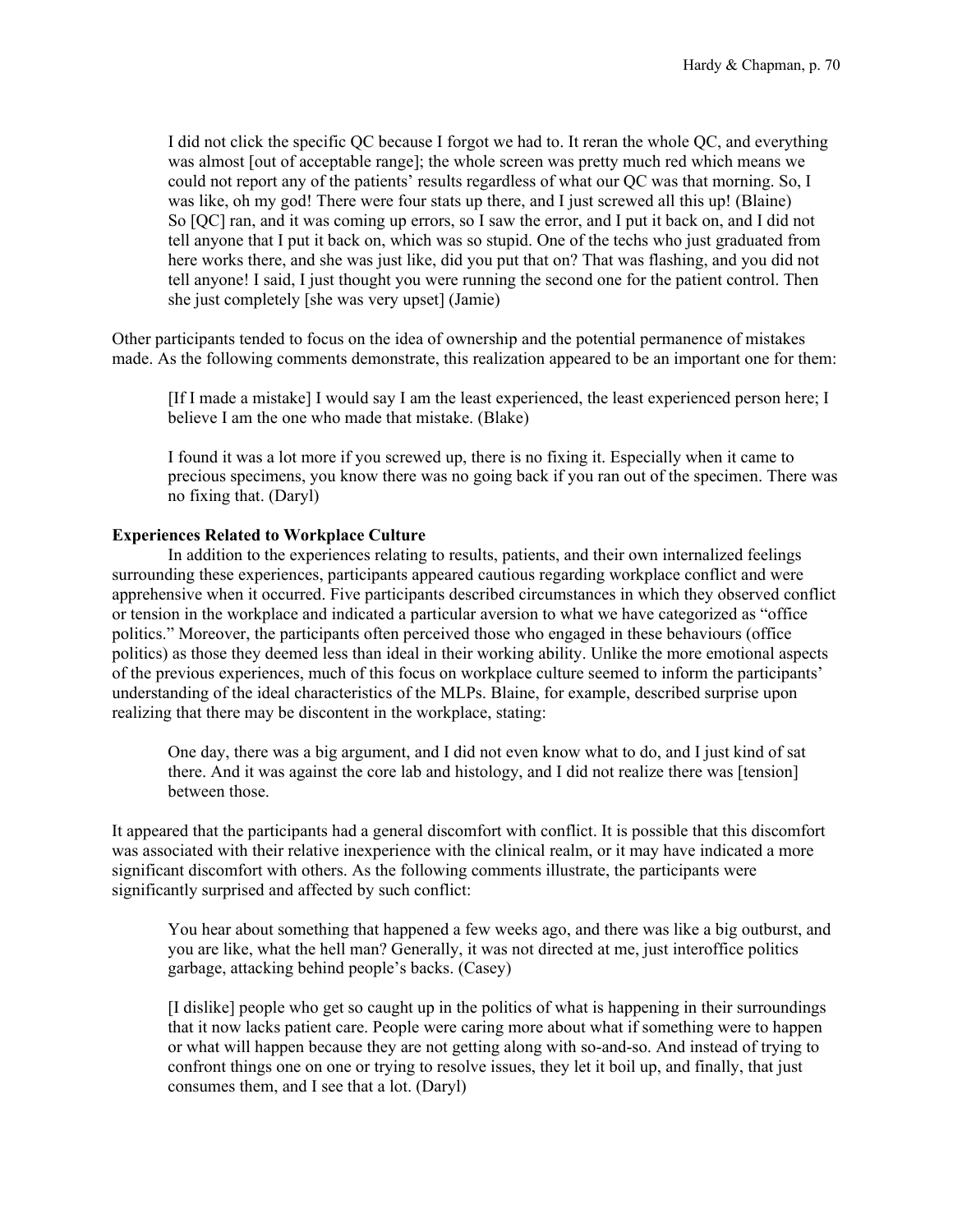I found in the core lab, there was one person in chemistry, one person in hematology, the person in hematology, did not do any work, and they left at eight, so the person who was there until like twelve had so much other work to do because that person did not want to do it and so that is a really big thing. (Blaine)

# **Discussion**

The findings of the study indicated four categories of experiences during the clinical practicum that significantly affected the participants' meaning perspectives and developing professional identity and suggesting that transformative learning occurred. This section discusses these findings based on three themes associated with them: (i) *interactions with patients and the reality of health care* associated with the patients and autopsy experiences); (ii) *validation of developing knowledge* associated with the mistakes experiences; and (iii) *support from preceptors and mentors* associated with the workplace culture experiences. In addition, the theme of *embracing reflection* is addressed as an important underlying process supporting their transformative learning.

## **Interactions with Patients and the Reality of Health Care**

A significant finding from the research was the role of real patients and their specimens on the participants' developing professional identity. This role is related to the transformative learning that occurred. The participants' shift in identity was significantly impacted by those practicum experiences that exposed them to situations with an emotional element. For example, observing a patient during a cardiac event or seeing a patient's face when they find out they have months left to live resulted in a form of "reality shock" that influenced their transformation. In this case, the influence can be related to MacCurdy's (1943) psychological concept of "near-miss" and "remote-miss" regarding how individuals who were far removed from the bombing in London during the Second World War internalized these events differently than those close to the destruction. It offers an analogy to the concept of "reality shock" that can come with being close to events that do not fit within pre-existing concepts. Following various events during practicum, participants had to reconsider many of their "remote" (initial) views, convictions, values, and ideas.

Participants witnessed trauma, suffering, and pain of others, which they likely did not fully realize was possible until their exposure (proximity) to clinical practice—a situation that contributed to their transformative learning. It is valuable in discussing this point further to revisit the experiences of Blaine, Blake, and Jess as they stood out as particularly meaningful, emotional, and clear situations of coming face to face with the reality of patient care that generated personal responses that they did not expect.

Blaine's experience centred on being on-call with one of the supervising technologists and the events in an emergency room. Blaine described in detail the patient's condition recalling sights, sounds, and feelings in the room at the time, and displayed apprehension and a genuine concern for the individual's well-being. Thus, we view Blaine's emotional response as being insightful, in that MLPs are often taught (perhaps to their detriment) to consider the patient in an overtly scientific manner with a focus on analytic variables and the correlation of these variables with clinical conditions. The experience was an opportunity for Blaine to apply the learning that had occurred within a high-stress environment. Still, it allowed for a reconsideration of the MLP role and the relationship with the patient. This reconsideration resulted in Blaine obtaining a balance between the technical and holistic views embracing the emotional, social, and cognitive dimensions of learning (Illeris, 2004; Mezirow, 2012.)

In Blake's case, it was a terminal test result and the recognition of its repercussions to the patient that served as a similar learning experience. Over time, skilled MLPs can easily distinguish between nonconsequential, pathologic, and even terminal results and are commonly aware of the diagnosis and prognosis of disease well before the patient, and in many cases, even before the physician. While all participants referred to reflecting on this somehow, for Blake, this realization seemed to trigger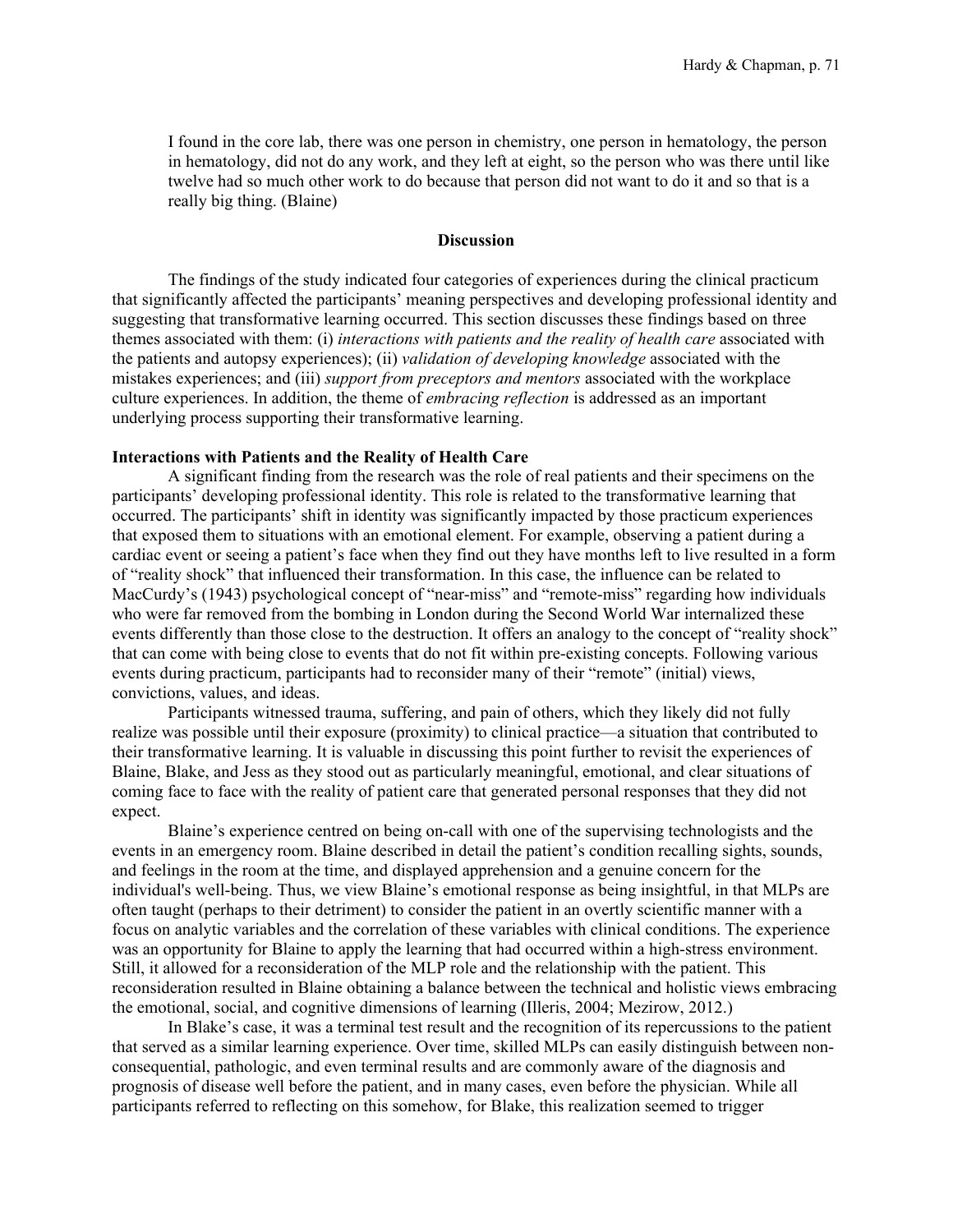considerable thought, reflection, and emotion related to the transformative learning process. For Blake and Blaine, the transformation was catalyzed with what they considered to be an "it really hit me" (Blaine) moment. This moment for them, observed similarly but less obviously among other participants, was a central event in their shift in the conceptualization of their role and the role of the field. The participants had to grasp that the reality of their work brought them face to face with mortality. Their work links them closely to patients who are gravely or terminally ill, and that the weight of the knowledge that their actions are meaningful. These moments required them to reframe their ideas and perspectives; ideas, and perspectives missing from their classroom experiences. However, while the study participants viewed these experiences as positive, they can be profoundly traumatic.

Touching on the potentially traumatic nature of the participants' experiences leading to transformation was Jess's experience regarding a patient who had already died. All participants who engaged in autopsy had complicated feelings around it. These feelings ranged from incredible fascination to being horrified. Jess seemed to be the most personally impacted by the experience, and in many instances, seemed significantly unnerved by the process of an autopsy. Jess used strong language in the discussion of the autopsy and demonstrated an aspect of desire for dignity for the body. Troubled by the experience, Jess expressed a strong sense of empathy for the deceased's family. Among the participants, Jess also demonstrated the most respect and admiration for those performing the autopsy, indicating a personal inability to perform this work as there would be too much potential for emotional attachment.

Each of these examples of participants' transforming experiences highlights our conclusion that situations involving actual patients in the clinical practicum that generated strong emotions for participants have significant potential for learning and reflection; they are transformative in participants' developing a professional identity and supported by Mezirow's initial categorization of transformational learning when we consider the fundamental aspect of a dramatic shift or disjuncture (Kitchenham, 2008; Jarvis, 2008). Essentially these moments served as a form of disorienting dilemma. Unlike the classroom experience, or experiences involving technical skill development, the learning and emotional turmoil during these experiences created an opportunity for deep reflection. They involved a more holistic aspect of the learning processes, necessitating modifying pre-established meaning perspectives.

# **Validation of Developing Knowledge**

In addition to their experiences with patient care, a second significant influencer emerged relating to how the participants' applied their growing knowledge in formal and informal circumstances. In many instances, the participants were challenged to use their knowledge inside and outside the clinical realm allowing them to develop and demonstrate their growing professional identity and alter their relationship with others. This challenge served as a vital point of validation or reaffirmation, which like the experiences with patients, helped catalyze the transformational changes underway.

Throughout the post-practicum interview, it was evident that the participants had become considerably more confident and competent in the technical aspects of the field, as highlighted by their perceptions surrounding the possibility and consequences of mistakes. All participants described various experiences throughout their clinical practicum, which allowed them to demonstrate their growing competence, and these were significant moments. Some participants, for example, described feelings of accomplishment following the completion of a high-level task such as a complex antibody investigation, while others expressed genuine satisfaction in realizing simple concepts about human pathogens, such as being able to distinguish select bacteria based on smell. Each participant described experiences within the clinical setting that allowed them to validate their knowledge internally and demonstrate this to their peers.

Moreover, each participant encountered various forms of technical decision-making and had to accept the consequences of their professional judgments. In this regard, participants often referred to the experiences in which they were given heightened autonomy and where the potential for mistakes was left solely on their shoulders. It appeared that increased levels of independent thinking and work were particularly important in validating their knowledge; thus, contributing to the transformational change. Several of the stories shared related to making such judgments and demonstrating their growing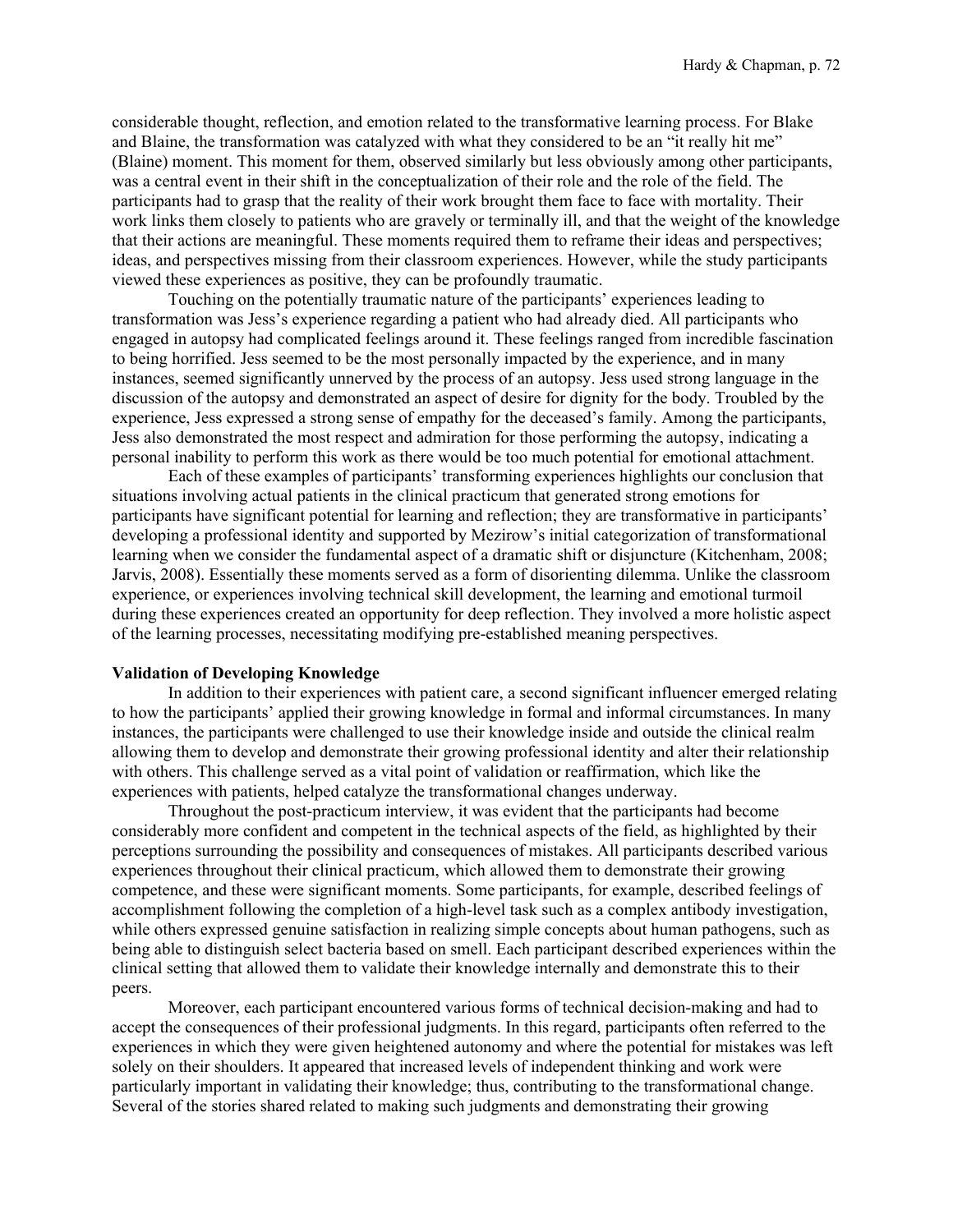competence to their peers. However, the participants were required to demonstrate clinical decisions and were confronted with the realization that they would inevitably have to live with and reflect upon those decisions (i.e., another reality shock), thus contributing to the shift in professional identity. Fundamentally, much like the impact of real patient experiences, the building of confidence and competence and recognition of the potential for error was a central event in the participants' shift in the conceptualization of themselves within the field.

It also is important to recognize that participants had developed comfort in sharing their growing knowledge base. This comfort with new knowledge extends beyond the instrumental learning associated with the increased technical knowledge and speaks to their positionality within the field and as a presentation of their identity to their family. Again, these moments of validation provided an opportunity to develop new understandings of themselves and their positions within the field and highlight our conclusion that situations involving the validation of knowledge create significant potential for learning and reflection contributing to transformative identity development.

## **Support from Preceptors and Mentors.**

The third set of experiences affecting the participants relates to the support they received from their preceptors and the socialization processes this fostered. Professional socialization can be understood as how individuals acquire the values, attitudes, interests, skills, and knowledge of a group they are or seek to be members of (Waugaman & Lohrer, 2000; Weidman et al., 2001). Within the participants' MLP practicum, professional socialization seemed to be a relatively unstructured and informal experience resultant from the guidance of preceptor technologists and interaction with the practice. Nevertheless, through their preceptors and mentors and the working culture/environment, the participants were able to ground many of their learning experiences. Following their practicum, participants strongly identified with the concept of knowledge and understanding, resulting from their exposure to highly competent MLPs. This conclusion was most evident in the participants' relatively high regard for senior technologists serving as informal mentors. The value of experience on the part of the preceptor was universally recognized, and several of the participants indicated they wished to be (something) that many of the senior technologists were. Each participant shared several stories of how observing and interacting with their preceptors and mentors during clinical practice were valuable points of socializing and learning for them. Furthermore, throughout the interviews, we noted that in each of the most significant events that participants described, a preceptor was present and served as a guiding light in their navigation and reflection of the experience. Ranging from Blake's experience with a terminal diagnosis to Kelly's autopsy experience, a mentor appeared to be vital for the participants' reflections to Jamie's self-described mentor in routine hematology.

While literature related to the significance of active preceptors is both broad and comprehensive (Johnson et al., 2012; Löfmarka et al., 2012; Madavanpraphakaran et al., 2014), the role MLP preceptors play in the formation of the professional identity is much less explored. For the participants, the identification and influence of preceptors and mentors related to aspects of age, experience, and even focus area within the laboratory environment. All participants accepted the value that the experience of the senior technologists held and had established a level of respect towards them. This research supports the idea that mentorship received is a vital aspect of professional identity development within the participants' curriculum, contributing positively to the transformational shift in identity that is underway. For the participants, the informal mentorship was crucial as it allowed them to relate to the profession meaningfully, creating, in many instances, a sounding board on which they could navigate their ongoing identity shift.

#### **Embracing Reflection.**

The previous sub-sections highlighted the importance of select experiences for the participants' transformational learning. However, reflection is key to transformative learning (Merriam et al., 2007), and requires specific discussion in relation to this group. Fostering reflection and reflective practices is a common idea in health care professional identity research (Mann et al., 2009; Wald et al., 2015).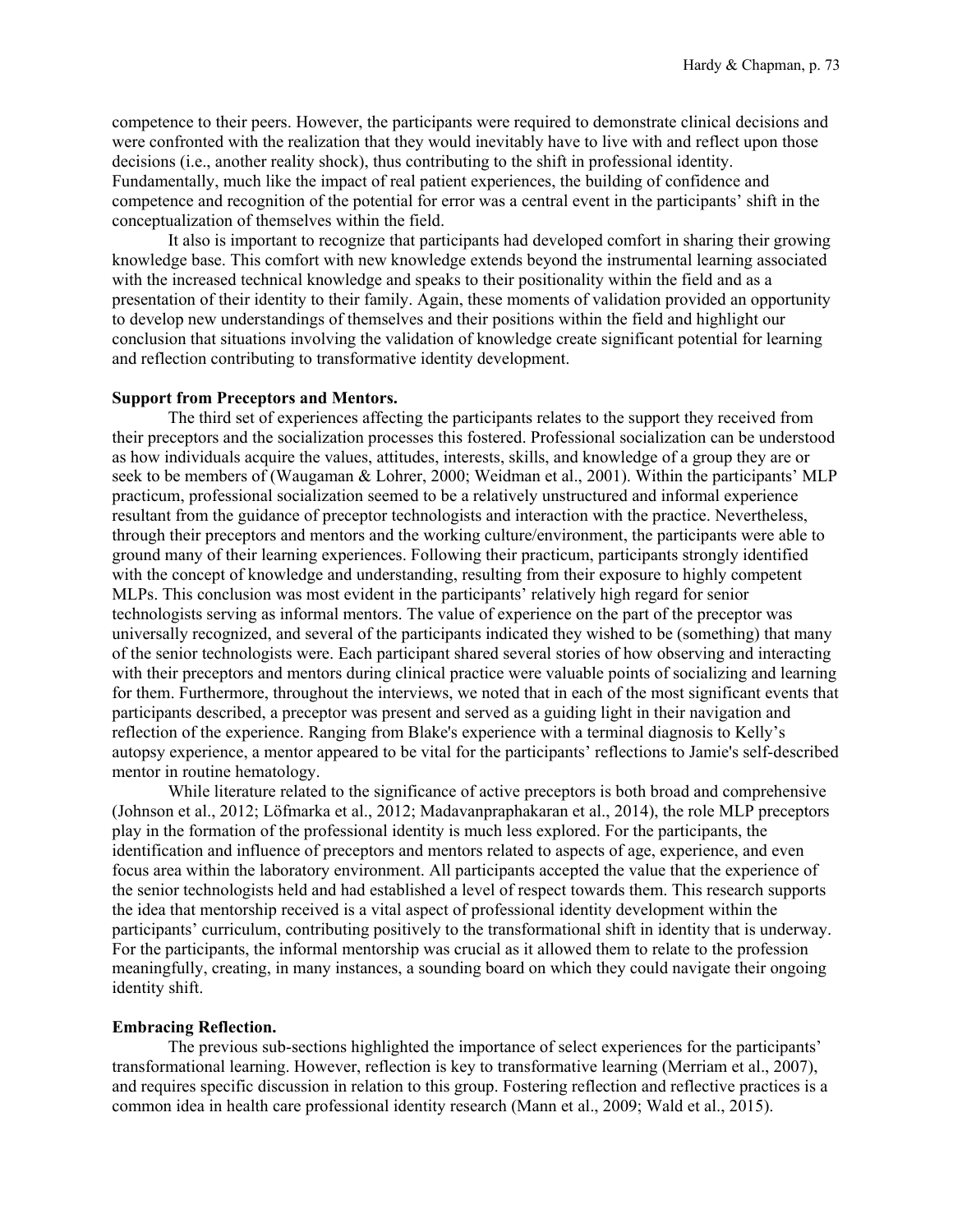Reflective practices and how to learn from clinical experiences instead of broader reflection is a much more focused approach to health professional education (Mann et al, 2009). In this instance, the participants' broad reflections concerning relationships and their positionality within the field served to foster meaningful change.

While the participants had likely engaged in reflective practices related to their technical abilities, during their clinical practicum, they had an opportunity to reflect on their shifting positionality within the field, thus modifying their narrative—for example, the beginning transition from student to practitioner. Furthermore, following the practicum, there was a considerable shift in the participants' confidence in becoming good MLPs in the future. However, in many instances, participants identified humility surrounding their realizations regarding their limited skills compared to others. Though the participants were considered competent (relating to completing their clinical practicum and its directed curriculum), they realized that their learning was far from complete. Further complementing this realization was a growing understanding of the knowledge of their mentors and the realization that many of their preconceptions of the field proved different than they expected. Fundamentally, the participants' broad reflections regarding the practice proved influential in shaping their relationship with the field, further contributing to their transformational learning.

Notably, while the participants had embraced the value of reflection during their clinical practicum, there was little formal focus on the importance of reflection within their program. Most Canadian MLP professional training programs focus specifically on highly technical, workplace-focused tasks with minimal attention placed on any form of reflective practice, and there is little formal consideration of professional identity development outside of limited aspects of professionalism and professional practice. The CNA program the participants completed necessarily developed a curriculum that focuses explicitly on the outcomes required by the CSMLS competency profile. This profile makes only a single reference to reflective practice and one oriented towards technical practice instead of self-reflection (CSMLS, 2015).

This lack of reflection within the curriculum raises several questions regarding whether incorporating increased reflective practice and reflection within the Canadian MLP curriculum could allow for easier transformational change in the professional identity. Most of the participants, for example, identified significant levels of personal struggle when confronted with their emotional responses indicating they may have been ill-prepared for the transformative learning underway.

#### **Conclusions**

As we discussed in the previous section, this research supports the conclusion that the transformational learning which occurred was the result of events throughout the participants' clinical practicum, and transformational learning was not limited to a single event or moment in time. Instead, the participants' identity shift was affected by a collective of reflections, experiences, pre-established ideas, and concepts formed throughout the educational process.

Figure 1 provides a representation of those factors which contributed significantly to the professional identity development of the participants and serves as a starting point for future research regarding factors influencing MLP professional identity development.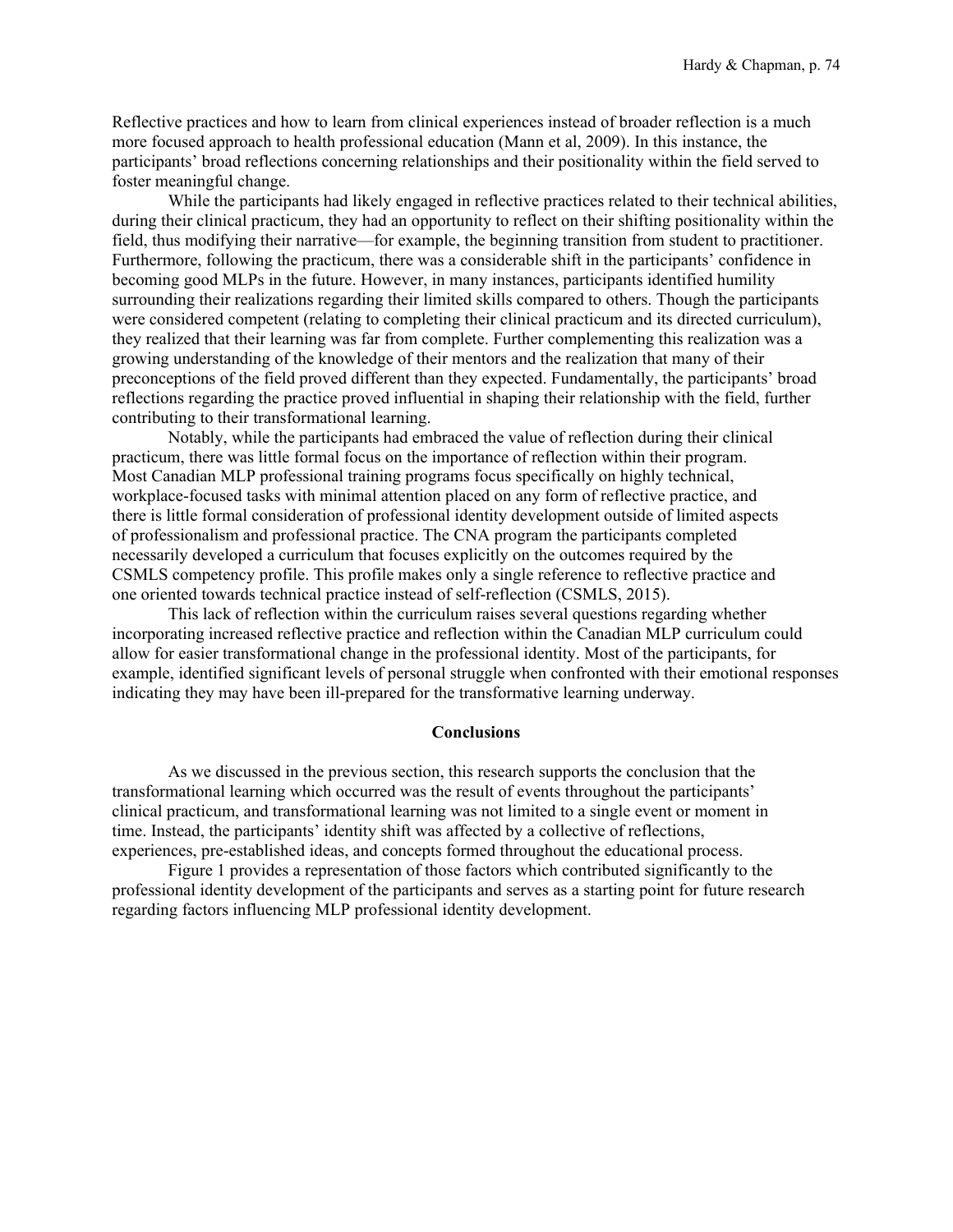

*Figure 1*. Factors contributing to the transformation of the MLP professional identity

*Note:* It is important to note that the factors indicated in Figure 1 are not meant to capture all of those influencers that may have impacted the participant but emphasize those evident throughout the research approach. Thus, additional factors outside of those highlighted, such as gender, social class, or ethnicity, likely contributed to the development of MLP professional identity but were beyond the scope of this study which explored the factors within the clinical practicum experiences.

# References

- Beck, S., & Doig, K. (2007). Are new CLS practitioners prepared to stay? *Clinical Laboratory Science, 20*(3), 161–171. doi:10.29074/ascls.20.3.161
- Beijaard, D., Meijer, P. C., & Verloop, N. (2004). Reconsidering research on teachers' professional identity. *Teaching and Teacher Education, 20*(2), 107–128. doi:10.1016/j.tate.2003.07.001
- Benveniste, G. (1987). *Professionalizing the organization: Reducing bureaucracy to enhance effectiveness.* San Francisco, CA: Jossey-Bass.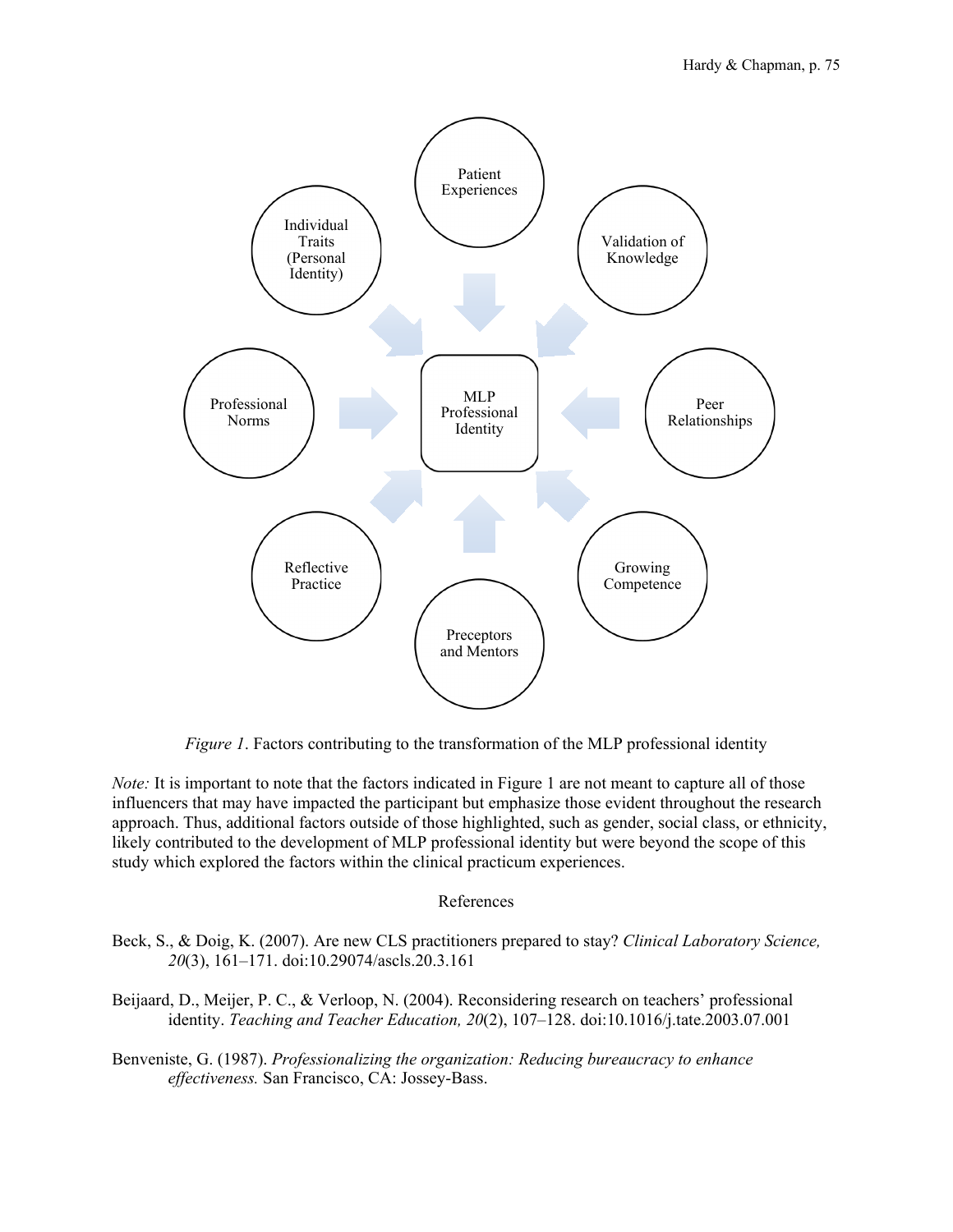- Bruss, K. V., & Kopala, M. (1993). Graduate school training in psychology: Its impact upon the development of professional identity. *Psychotherapy: Theory, Research, Practice, Training, 30*(4), 685-691. doi:10.1037/0033-3204.30.4.685
- Canadian Society for Medical Laboratory Science. (2015). *Competency profile: General medical laboratory technologist.* Hamilton, ON: Canadian Society for Medical Laboratory Science. Retrieved from https://go.csmls.org/cert/MLT\_CP\_2016.pdf
- Caza, B. B., & Creary, S. J. (2016). The construction of professional identity. In A. Wilkinson, D. Hislop, & C. Coupland (Eds.), *Perspectives on contemporary professional work: Challenges and experiences* (pp. 259–285). Cheltenham, UK: Edward Elgar Publishing.
- Creswell, J. (2012). *Educational research: Planning, conducting, and evaluating quantitative and qualitative research.* Boston, MA: Pearson.
- Cruess, R., Cruess, S., Boudreau, D., Snell, L., & Steinert, Y. (2015). A schematic representation of the professional identity formation and socialization of medical students and residents: A guide for medical educators. *Academic Medicine, 90*(6), 718–725. doi:10.1097/ACM0000000000000700
- Christie, M., Carey, M., Robertson, A., & Grainger, P. (2015). Putting transformative learning theory into practice. *Australian Journal of Adult Learning, 55*(1), 9–30.
- Fleisher, B. J. (2006). Mezirow's theory of transformative learning and Lonergan's method in theology: Resources for adult theological education. *The Journal of Adult Theological Education, 3*(2), 147–162. doi:10.1558/jate.2006.3.2.147
- Gecas, V., & Burke, P. J. (1995). Self and identity. In K. S. Cook, G. A. Fine, & J. S. House (Eds.), *Sociological perspectives on social psychology* (pp. 41–67). Boston: MA: Allyn & Bacon.
- Gee, J. (2001). Identity as an analytic lens for research in education. *Review of Research in Education, 25*, 99–125.
- Gibson, M. (2013). *Producing and maintaining professional identities in early childhood.* (Doctoral dissertation, Queensland University of Technology, Brisbane, Australia). Retrieved from https://eprints.qut.edu.au/62396/1/Megan\_Gibson\_Thesis.pdf
- Gur, T. (2014). A discourse analysis: Professional identity development of language teacher candidates. *Educational Research and Reviews, 9*(15), 510–515. doi:10.5897/ERR2014.1805
- Hayden, P. (2015). *A narrative inquiry into the professional identity formation of college instructors.*  (Doctoral dissertation, University of Calgary, Calgary, Canada). Retrieved from https://prism.ucalgary.ca/bitstream/handle/11023/2529/ucalgary\_2015\_hayden\_paula.pdf?sequen ce=4&isAllowed=y
- Hitlin, S. (2003). Values as the core of personal identity: Drawing links between two theories of self. *Social Psychology Quarterly, 66*(2), 118–137. doi:10.2307/1519843
- Ibarra, H. (1999). Provisional selves: Experimenting with image and identity in professional adaptation. *Administrative Science Quarterly, 44*(4), 764–791. doi:10.2307/2667055
- Isabel, J. (2016). Clinical education: MLS student perceptions. *Clinical Laboratory Science, 29*(2), 66– 71. doi:10.29074/ascls.29.2.66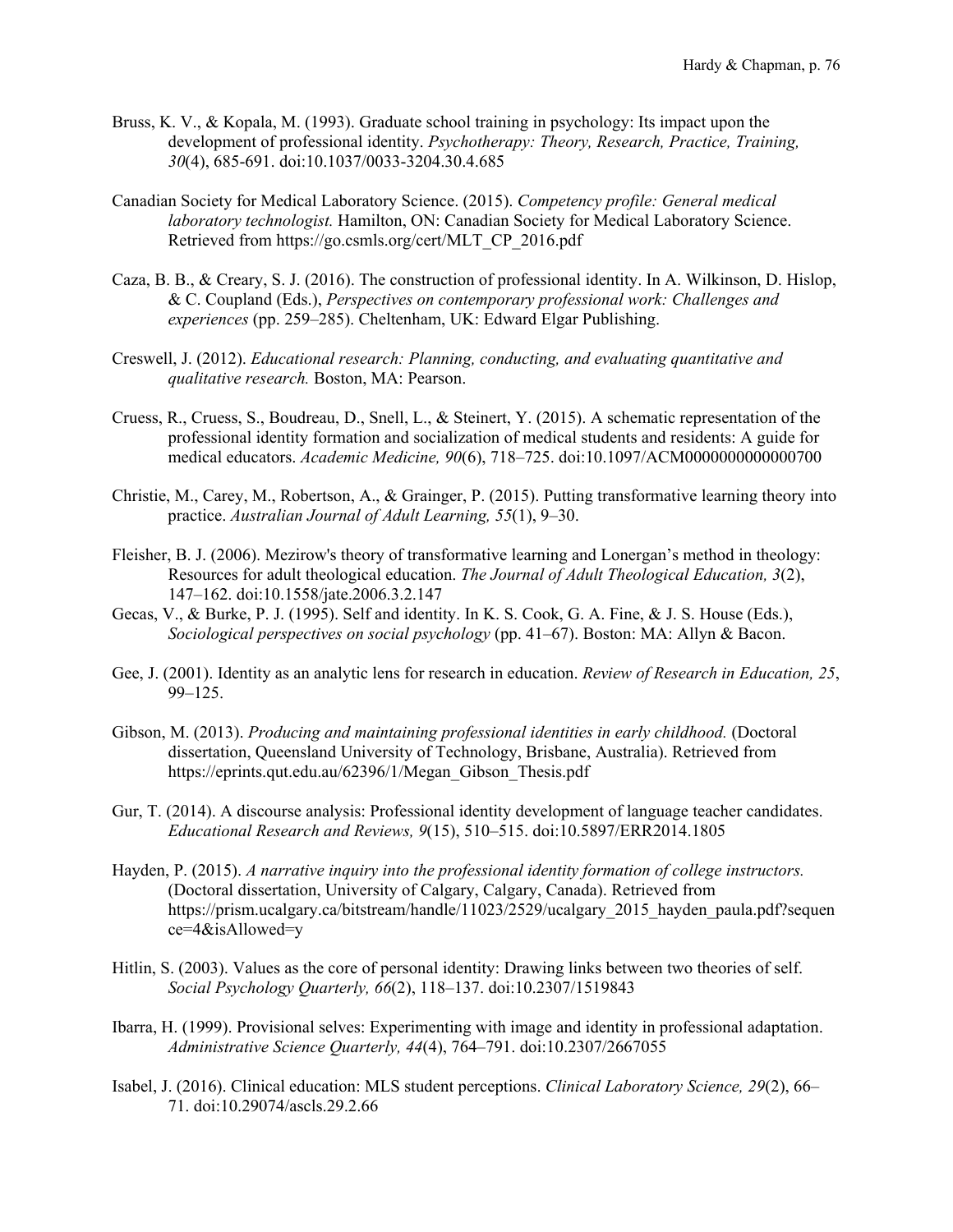Illeris, K. (2004). *The three dimensions of learning.* Malabar, FL: Krieger Publishing.

- Illeris, K. (2014). *Transformative learning and identity.* New York, NY: Routledge.
- Jarvis, P. (2008). Religious experience and experiential learning. *Religious Education, 103*(5), 553–567. doi:10.1080/00344080802427200
- Johnson, M., Cowin, L., Wilson, I., & Young, H. (2012). Professional identity and nursing: Contemporary theoretical developments and future research challenges. *International Nursing Review, 59*(4), 562–569. doi:10.1111/j.1466-7657.2012.01013.x
- Kitchenham, A. (2008). The evolution of John Mezirow's transformative learning theory. *Journal of Transformative Education, 6*(2), 104–123. doi:10.1177/1541344608322678
- Latshaw, S., & Honeycutt, K. (2010). Professionalism A required CLS/CLT curricular component. *Clinical Laboratory Science, 23*(3), 3–24.
- Löfmarka, A., Thorkildsen, K., Råholmb, M.-B., & Natvig, G. (2012). Nursing students' satisfaction with supervision from preceptors and teachers during clinical practice. *Nurse Education in Practice, 12*(3), 164–169. doi:10.1016/j.nepr.2011.12.005
- MacCurdy. (1943). *The structure of morale.* London, UK: Cambridge University Press.
- Madavanpraphakaran, G. K., Shukri, R. K., & Balachandran, S. (2014). Preceptors. *Preceptors' perceptions of clinical nursing education, 45*(1), 28–34. doi:10.3928/00220124-20131223-04
- Mann, K., Gordon, J., & MacLeod, A. (2009). Reflection and reflective practice in health professions education: A systematic review. *Advances in Health Sciences Education: Theory and Practice, 14*(4), 595–621. doi:10.1007/s10459-007-9090-2
- McClure, K. (2009). Student perceptions of the clinical laboratory science profession. *Clinical Laboratory Science, 22*(1), 16–21.
- Merriam, S. B., Caffarella, R. S., & Baumgartner, L. M. (2007). *Learning in adulthood: A comprehensive guide.* San Francisco, CA: Jossey-Bass.
- Mezirow, J. (1981). A critical theory of adult learning and education. *Adult Education, 32*(1), 3–24. doi:10.1177/074171368103200101
- Mezirow, J. (1991). Transformative dimensions of adult learning. San Francisco, CA: Jossey-Bass.
- Mezirow, J. (1997). Transformative learning: Theory to practice. *New Directions for Adult and Continuing Education,* (74)*,* 5–12.
- Mezirow, J. (2003). Transformative learning as discourse. Journal of transformative education, 1(1), 58– 63.
- Mezirow, J. (2012). Learning to think like an adult. In E. Taylor & P. Cranton (Eds.), *Handbook of transformative learning; theory, research and practice* (pp. 73–95). San-Francisco, CA: Josey-Bass.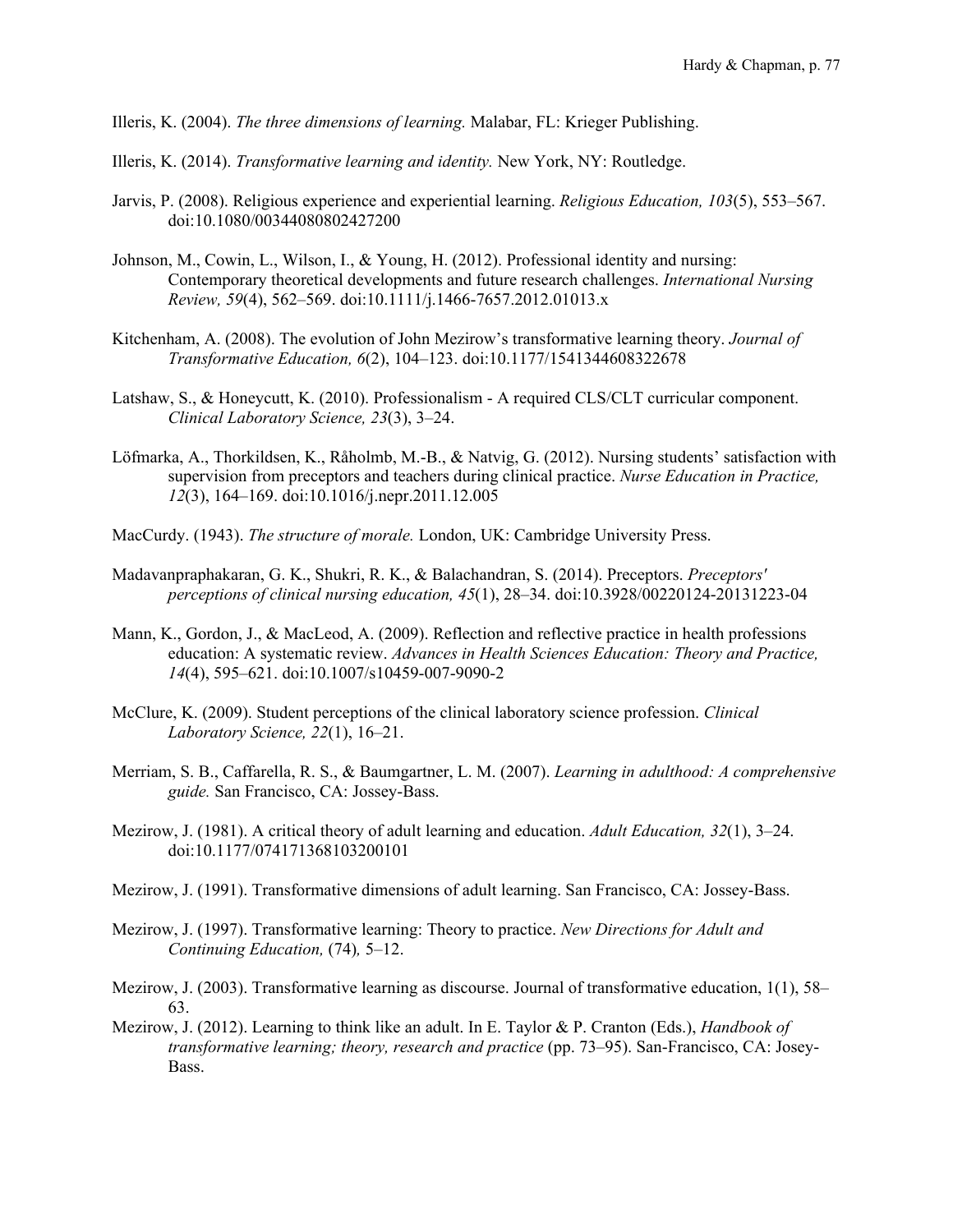- Nasr, P., & Jackson-Harris, C. (2016). Identifying factors that influence student success in clinical laboratory sciences program. *Clinical Laboratory Science, 29*(4), 212–218. doi:10.29074/ascls.29.4.212
- Rogers, C. R., & Scott, K. H. (2008). The development of the personal self and professional identity in learning to teach. In M. Cochran-Smith, & S. Nemser-Freiman (Eds.), *Handbook of research on teacher education: Enduring questions in changing contexts* (3rd ed., pp. 732–755). New York, NY: Routledge.
- Samuel, M., & Stephens, D. (2000). Critical dialogues with self: Developing teacher identities and roles a case study of South Africa. *International Journal of Educational Research, 33*(5), 475–491. doi:10.1016/S0883-0355(00)0030-6
- Schein, E. (1978). *Career dynamics: matching individual and organizational needs.* Reading, MA: Addison-Wesley.
- Skorikov, V., & Vondracek, F. (2011). Occupational identity. In S. Schwartz, K. Luyckx, & V. Vignoles (Eds.), *Handbook of identity theory and research* (pp. 693–714). New York, NY: Springer. doi:10.1007/97811-4419-7988-9\_29
- Slay, H. S., & Smith, D. A. (2011). Professional identity construction: Using narrative to understand the negotiation of professional and stigmatized cultural identities. *Human Relations, 64*(1), 85–107. doi:10.1177/00I8762710384290
- Taylor, E., & Cranton, P. (2013). A theory in progress? Issues in transformative learning theory. *European Journal for Research on the Education and Learning of Adults, 4*(1), 35–47. doi:10.3384/rela.2000-7426.rela5000
- Volkmann, M. J., & Anderson, M. A. (1998). Creating professional identity: Dilemmas and metaphors of a first-year chemistry teacher. *Science Education, 82*(3), 293–310. doi:10.1002/(SICI)1098- 237X(199806)82:3<293::AID-SCE1>3.0.CO;2-7
- Wald, H. S., Anthony, D., Hutchinson, T. A., Liben, S., Smilovitch, M., & Donato, A. A. (2015). Professional identity formation in medical education for humanistic, resilient physicians: Pedagogic strategies for bridging theory to practice. *Academic Medicine, 90*(6), 753–760. doi:10.1097/ACM0000000000000725
- Waugaman, W. R., & Lohrer, D. J. (2000). From nurse to nurse anesthetist: The influence of age and gender on professional socialization and career commitment of advanced practice nurses. *Journal of Professional Nursing, 16*(1), 47–56. doi:10.1016/s8755-7223(00)80011-3
- Weidman, J. C., Twale, D. J., & Stein, E. L. (2001). *Socialization of graduate and professional students in higher education. A perilous passage?* San Francisco, CA: Jossey-Bass.
- Wenger, E. (1998). *Communities of practice: Learning, meaning and identity.* Cambridge, UK: Cambridge University Press. doi:10.1017/CBO9780511803932
- Yin. R. (2009). *Case study research, design and method* (4th ed.) London, UK: Sage Publications.